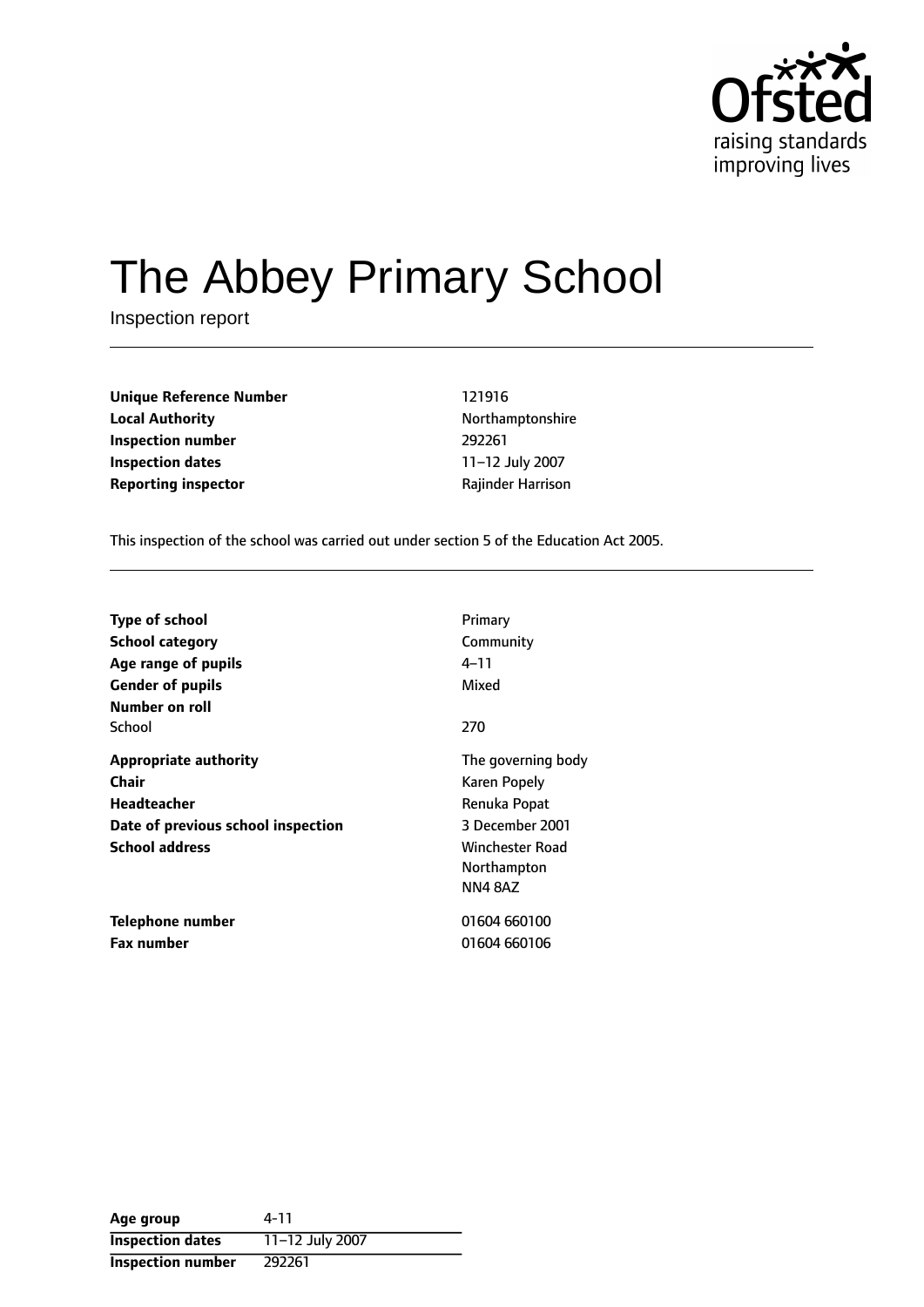.

© Crown copyright 2007

#### Website: www.ofsted.gov.uk

This document may be reproduced in whole or in part for non-commercial educational purposes, provided that the information quoted is reproduced without adaptation and the source and date of publication are stated.

Further copies of this report are obtainable from the school. Under the Education Act 2005, the school must provide a copy of this report free of charge to certain categories of people. A charge not exceeding the full cost of reproduction may be made for any other copies supplied.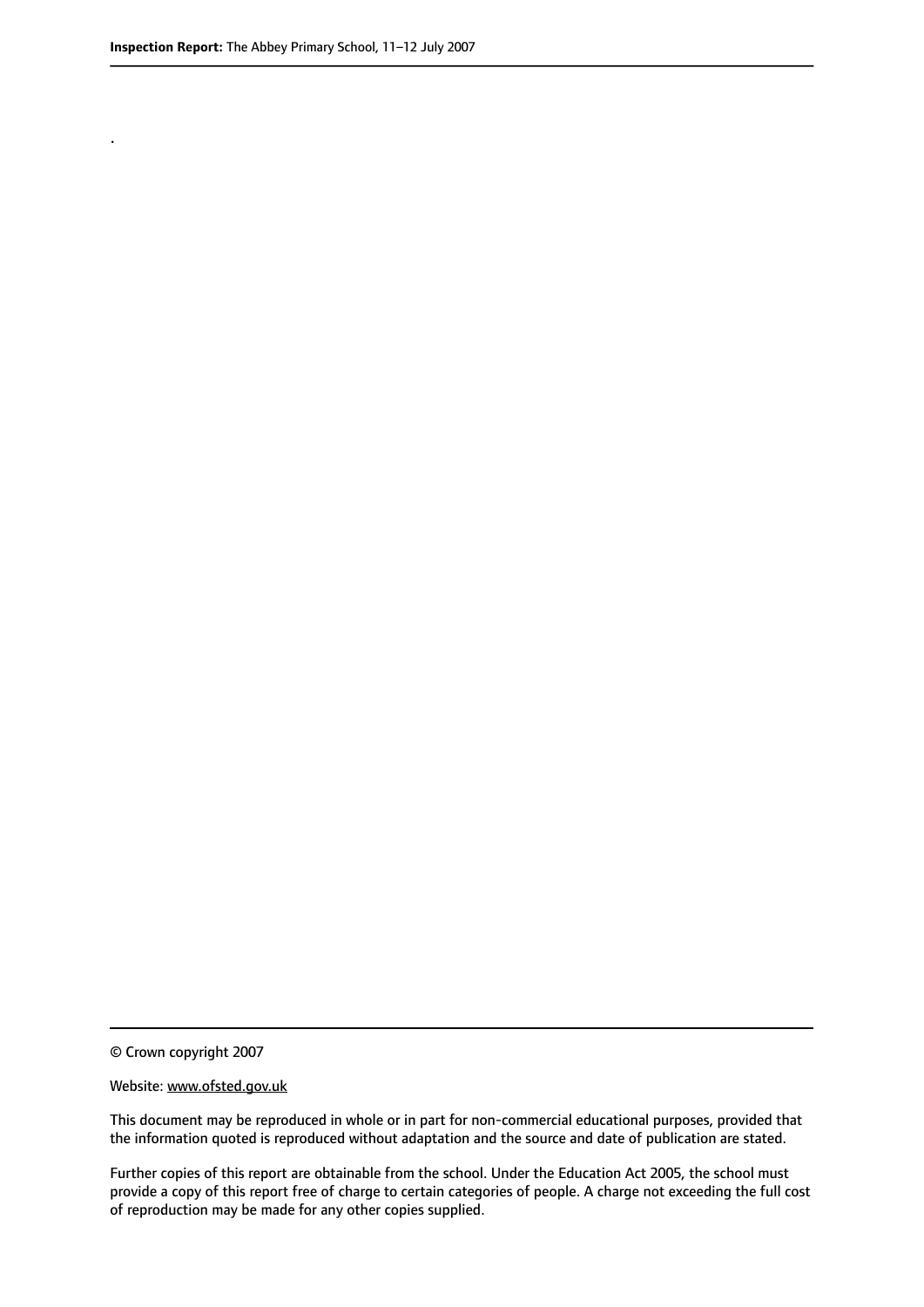## **Introduction**

The inspection was carried out by three Additional Inspectors.

#### **Description of the school**

Following the reorganisation of schools within the local authority, this new average-sized primary school was created from a lower school three years ago. About four fifths of the pupils are of White British origin and others come from a wide range of minority ethnic backgrounds, but very few are at the early stages of learning English. A below average proportion of pupils are entitled to free school meals. The number of pupils with learning difficulties and/or disabilities is above average.

The headteacher has been in post since September 2006. Extensive building works that began two years ago are still in progress. In addition, the school has had significant staffing disruptions over the past three years.

#### **Key for inspection grades**

| Grade 1 | Outstanding  |
|---------|--------------|
| Grade 2 | Good         |
| Grade 3 | Satisfactory |
| Grade 4 | Inadequate   |
|         |              |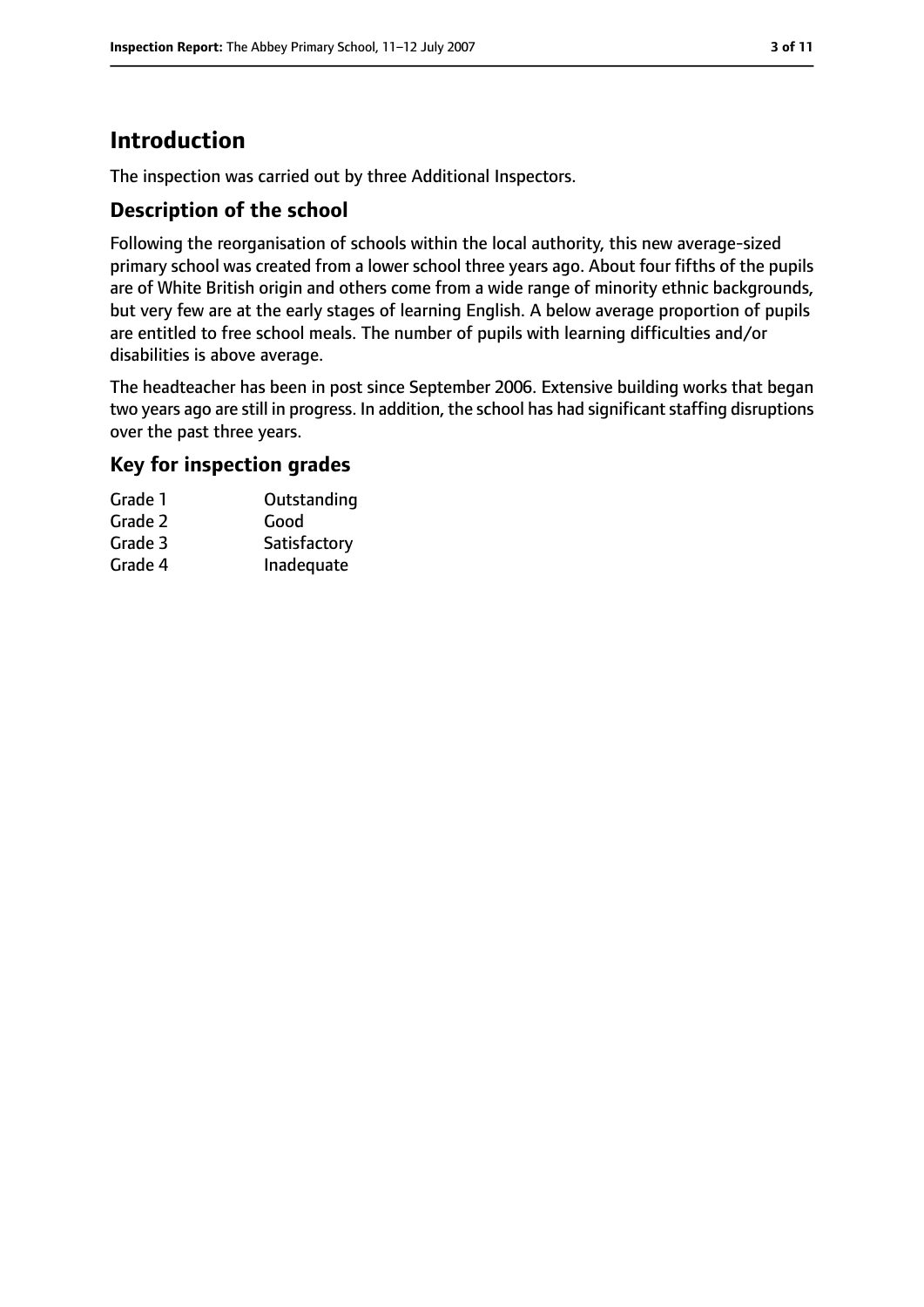## **Overall effectiveness of the school**

#### **Grade: 4**

In accordance with section 13 (3) of the Education Act 2005, Her Majesty's Chief Inspector is of the opinion that this school requires significant improvement because it is performing significantly less well than in all the circumstances it could reasonably be expected to perform. The school is therefore given a Notice to Improve. Significant improvement is required in relation to raising achievement and standards, improving the quality of teaching and learning in Years 3 to 6 and improving aspects of leadership and management.

The school has many positive features but it is ineffective because too many pupils underachieve in Years 3 to 6. This is largely due to a legacy of inadequate teaching and ineffective checks on pupils' progress. Consequently, pupils are not always given the work they need to achieve successfully and overall teaching and learning are inadequate. While care, guidance and support are satisfactory overall, the academic guidance pupils receive is unsatisfactory. By the end of Year 6, pupils are not sufficiently well prepared academically for the next stage of their education.

Most children have started at the school with knowledge and skills that are generally typical for their age, although assessments of recent intakes reflect that their literacy and numeracy skills are not as secure as they used to be. Provision is good in the Foundation Stage so children enjoy learning and achieve well. At the end of the Reception Year, they all reach the expected levels in all but their writing skills. Recent improvements in teaching in Years 1 and 2 ensure these broadly average standards are maintained and pupils achieve satisfactorily. In Years 3 to 6, current data reflect well below average standards in English, mathematics and science. The school is still coming to terms with the challenges of an all-through primary, but inadequate teaching and hence gaps in pupils' learning have led to many underachieving. Through good individual support, pupils with learning difficulties and/or disabilities and those new to learning English achieve satisfactorily. The curriculum is now satisfactory and a good range of clubs, visits and visitors enrich learning well.

Pupils' personal development is good and their regular attendance shows they enjoy being at school. Parents are very positive about the school and recent improvements, which include better communication with parents. Pupils understand why learning is important and are keen to work hard. The calm, orderly atmosphere helps pupils feel safe and secure in school. Their behaviour is excellent. Pupils show respect for others and are quick to befriend and look after each other. They understand well the importance of taking care of themselves by staying safe, fit and healthy.

Leadership and management are satisfactory and have improved considerably under the headteacher's very good guidance. Governors are very supportive but neither they nor the managers checked the school's performance, particularly pupils' progress and achievement, rigorously enough to arrest the underachievement in Years 3 to 6. However, the school now knows its weaknesses and appropriate action is being taken to address the issues regarding teaching and assessment. This, along with the good climate for learning that the school promotes, indicates the school has the capacity to make further improvements.

#### **What the school should do to improve further**

■ Raise standards by improving teaching in Years 3 to 6.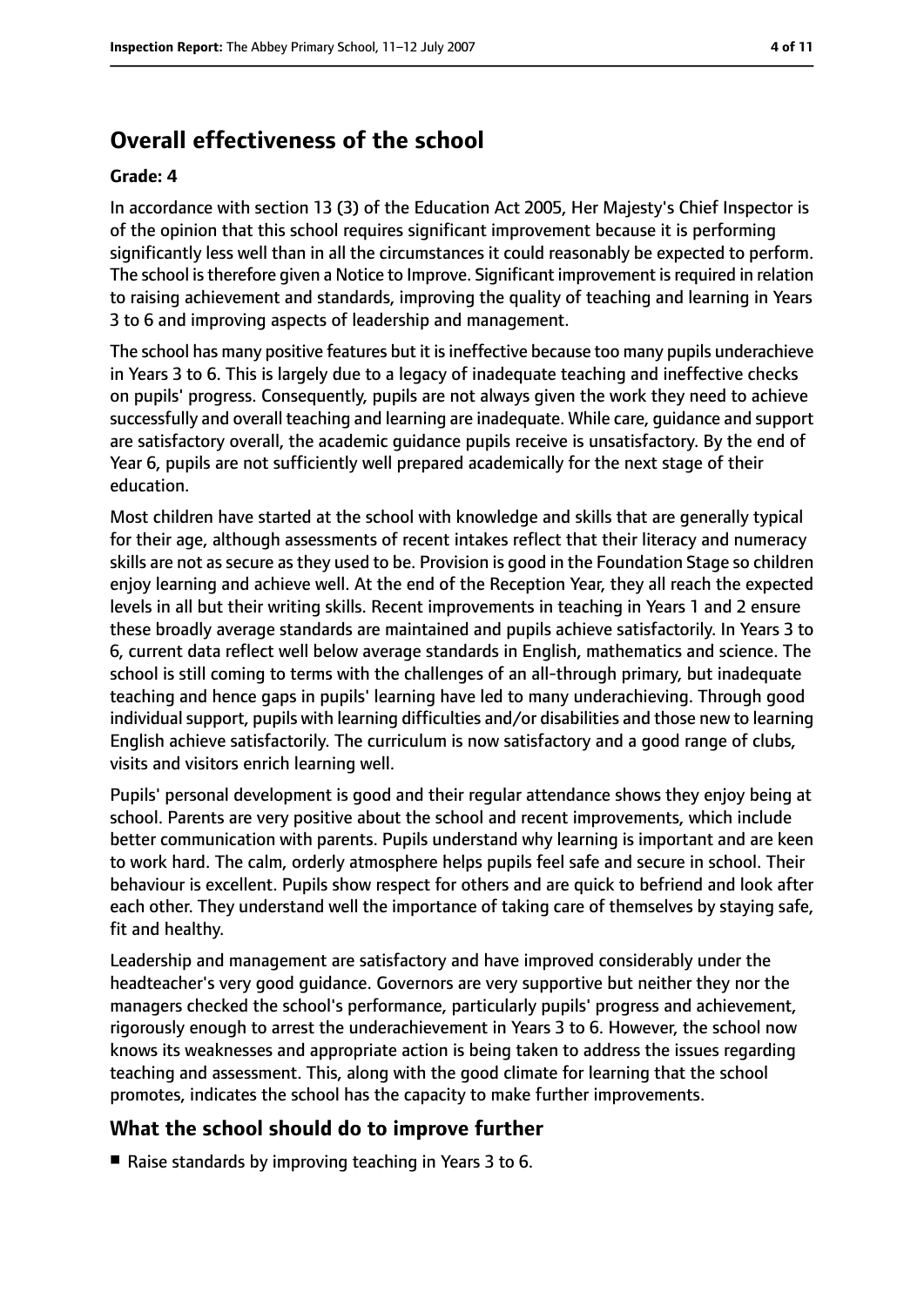- Ensure assessment data is accurate and is used effectively to make sure work matches pupils' needs and challenges them appropriately.
- Ensure that all managers and governors check the school's performance rigorously to improve achievement in all subjects and all classes.

## **Achievement and standards**

#### **Grade: 4**

Pupils' overall achievement is inadequate. From a broadly average starting point in the Foundation Stage, pupils reach standards that are well below average by the time that they leave the school.

Pupils make inconsistent progress through the school. Good teaching, interesting activities and careful assessments help children to achieve well in the Foundation Stage. They leave the Reception Year having reached the levels expected for five-year-olds in all but writing. Broadly average standards are maintained in Years 1 and 2 and pupils achieve satisfactorily.

In Years 3 to 6, pupils make patchy progress and standards are currently well below average in Year 6. Pupils have not moved on fast enough because gaps in previous learning continue to hamper their progress. There are signs that achievement is now at least satisfactory in Years 3 and 5 where teaching is stronger.

## **Personal development and well-being**

#### **Grade: 2**

Children develop confidence, independence and initiative in the Foundation Stage and these skills form the basis of pupils' good personal, spiritual, moral, social and cultural development in the rest of the school. Pupils enjoy school. They say that there is no bullying and that if any issues arise staff will deal with them immediately. Assemblies and a good programme for personal and social education help pupils understand their role in society. They organise fund raising events, for example, 'Pump aid for Africa'. Through various social activities and community events, pupils learn to work successfully with others. They celebrate the different cultures within the school and events such as 'India day' support pupils' good understanding of the diversity of multicultural Britain. Many attend the numerous school clubs, particularly for sports and music. Pupils adopt healthy lifestyles by choosing healthy lunches and know about looking after the planet. School council members are involved in decision making, for example, helping to determine the school rules and sanctions. Pupils take on roles as 'play leaders' to check everyone plays safely. They understand well the dangers of drugs and who to go to should they feel threatened.

Although pupils' basic skills are low, their good personal attributes stand them in good stead in preparing them satisfactorily for the next stage of their education.

## **Quality of provision**

#### **Teaching and learning**

#### **Grade: 4**

Teachers' very good relationships with pupils encourage them to enjoy learning and work hard, which they do even when work is not very demanding. Pupils behave very well even when lessons are uninspiring. The strongest teaching is in the Foundation Stage where activities are challenging and imaginative and capture their interest. Here, and in Years 1 and 2, teachers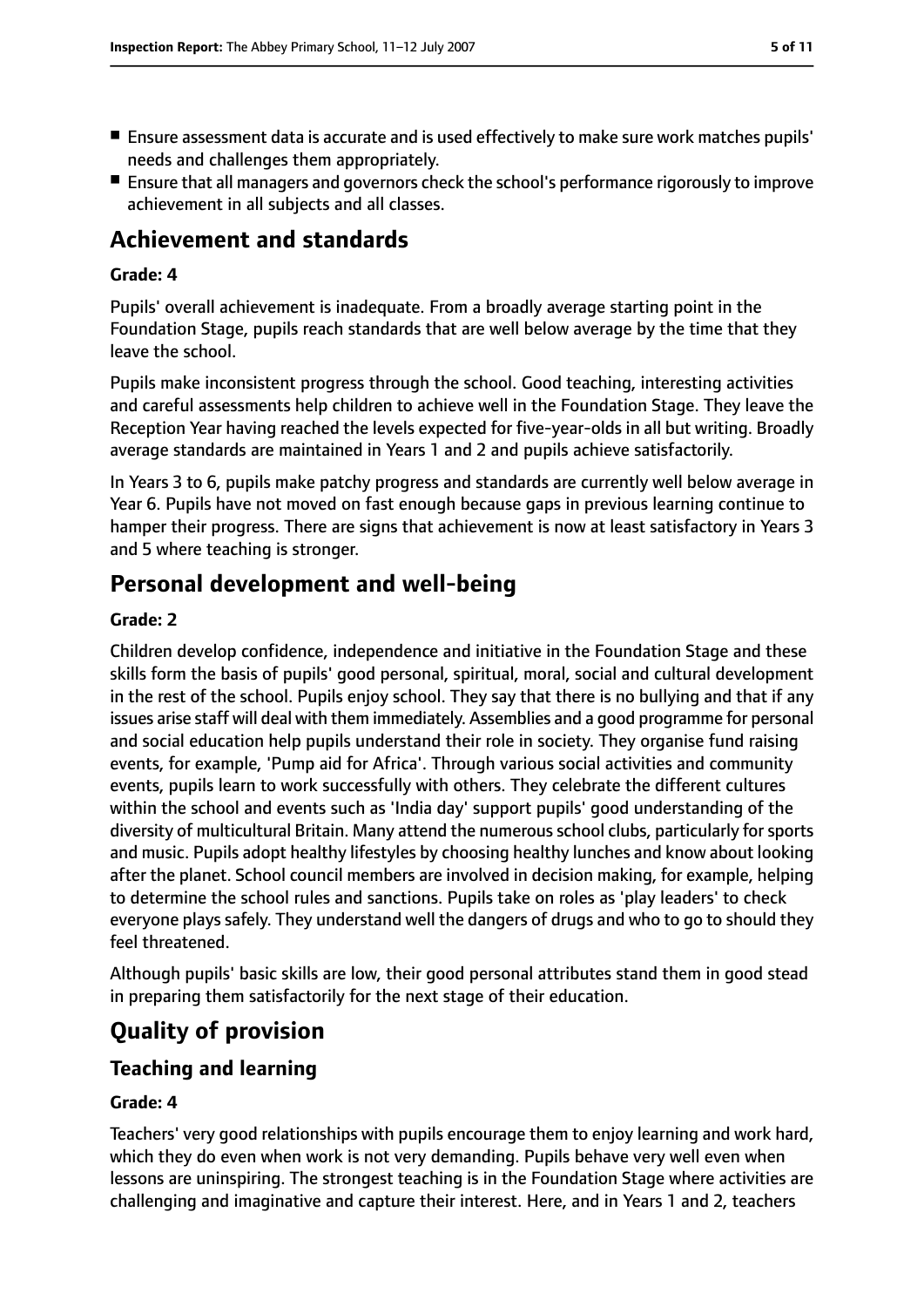have a secure knowledge and understanding of what pupils need to do to achieve well, and work is well matched to pupils' needs. Pupils are particularly responsive when using computers or doing practical activities. Throughout the school, effective use is made of teaching assistants, and this helps all pupils take a more active part in lessons.

In Years 3 to 6, the picture is less positive. Here, lessons lack pace and challenge and fail to build accurately on what pupils can already do because teachers do not use assessment information to guide their planning. There is also a tendency for staff to tell pupils what they should know rather than encouraging them to think and take greater responsibility for their learning. Teaching is improving, particularly in Years 3 and 5, but not fast or consistently enough to raise standards. As a result, the quality of teaching and learning overall is inadequate.

#### **Curriculum and other activities**

#### **Grade: 3**

Since becoming an all-through primary, the school has worked hard to develop an interesting curriculum. There are some clear strengths in the work planned. In the Foundation Stage, for example, children have challenging activities which help them to develop their initiative and independence, and suitable programmes are in place to support pupils with learning difficulties and/or disabilities or those new to learning English. Pupils identified as being gifted or talented have satisfactory opportunities to extend their learning. Provision for music is good and is enhanced by specialist teaching. Pupils also benefit from a wide range of interesting visits and visitors that help them experience the wider world, and many take part in after school clubs to develop their interests further. In Years 3 to 6, while the subject content is covered satisfactorily, the level of challenge in individual lessons is inadequate to secure acceptable standards. The school has still to check that pupils of all abilities are sufficiently challenged through more demanding tasks and more opportunities to work independently.

#### **Care, guidance and support**

#### **Grade: 3**

Care arrangements are very good, and procedures for child protection, health and safety, reporting of racial incidents and safeguarding pupils are all secure and satisfactory overall. Despite the continued upheaval of the building works, parents know their children are safe and well looked after. Pupils trust all the adults that work with them and know help is available if problems arise. New arrivals are welcomed warmly and the school is a happy place to be. Those with learning difficulties and/or disabilities or who are particularly vulnerable are supported sensitively. External agencies are contacted where necessary to seek specialist advice.

Procedures to check academic progress have been inadequate in Years 3 to 6 but improvements are being made rapidly and support has improved. Not only has the information been inaccurate, it has not been analysed carefully enough to check that pupils are on track to achieve all that they should. The practice of setting pupils' targets is inconsistent and insecure, as is the guidance they receive on how to improve their work.

## **Leadership and management**

#### **Grade: 3**

The headteacher now knows the school better and is in a good position to effect rapid changes, particularly in improving teaching. She is determined to raise standards and has established a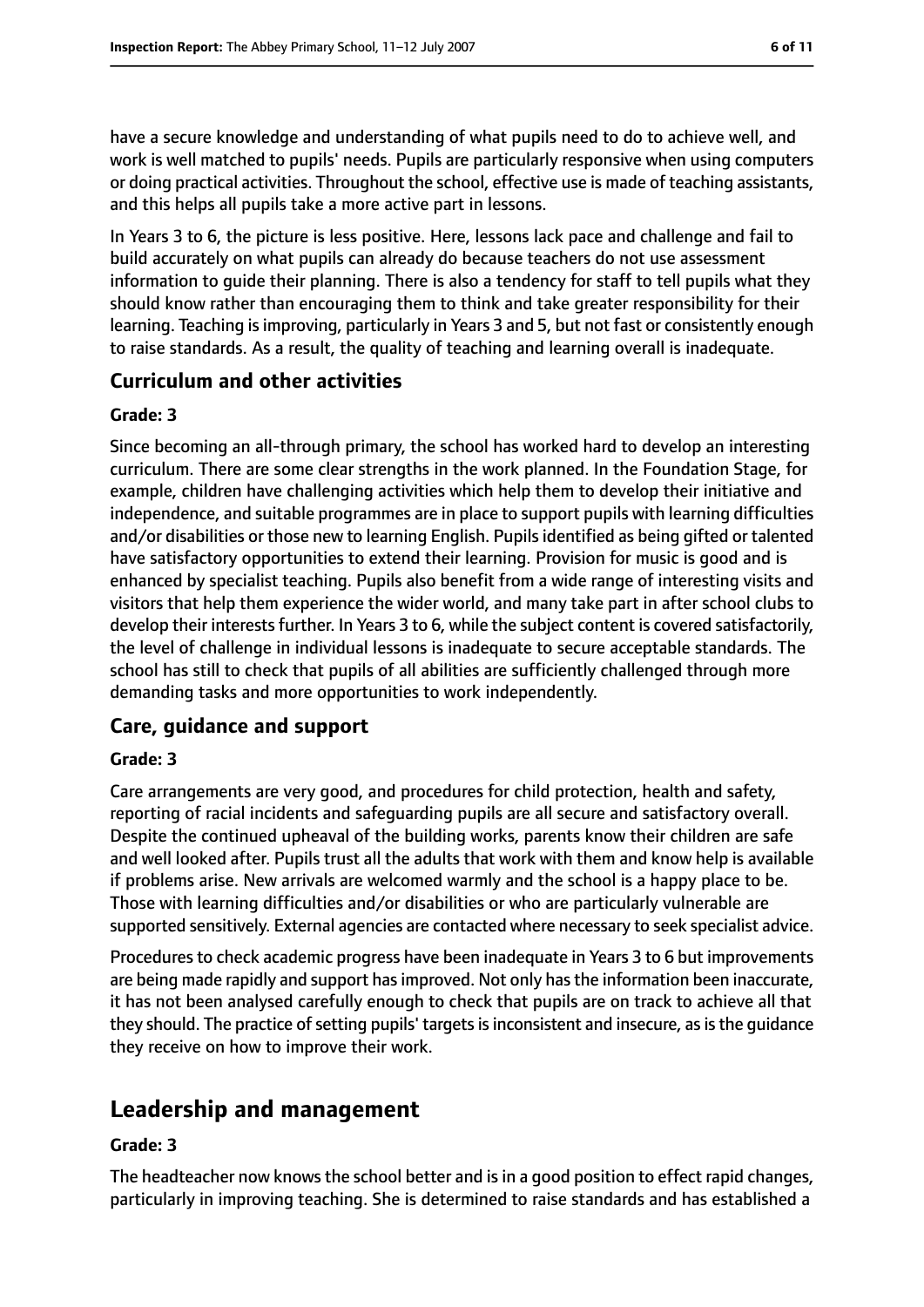supportive leadership team to help her. Most senior managers are relatively new to their roles and have had insufficient time to check that teaching and achievement are adequate in all classes. Recent checks on teaching and pupils' progress have helped to improve achievement in Key Stage 2 although there is still a significant amount of underachievement.

Procedures to check the school's performance have not been rigorous enough in the past, particularly regarding analysing pupils' progress and setting targets that ensure all pupils achieve well. The school is now aware of these weaknesses, and rigorous assessment systems, that identify early when pupils are not achieving as well as they should, are now in place.

Governance is satisfactory. Governors are very supportive and have managed the building works satisfactorily so that all classes can now be housed in one building and teachers have the facilities they need to support better teaching and learning. However, their involvement in checking the school's performance is less effective.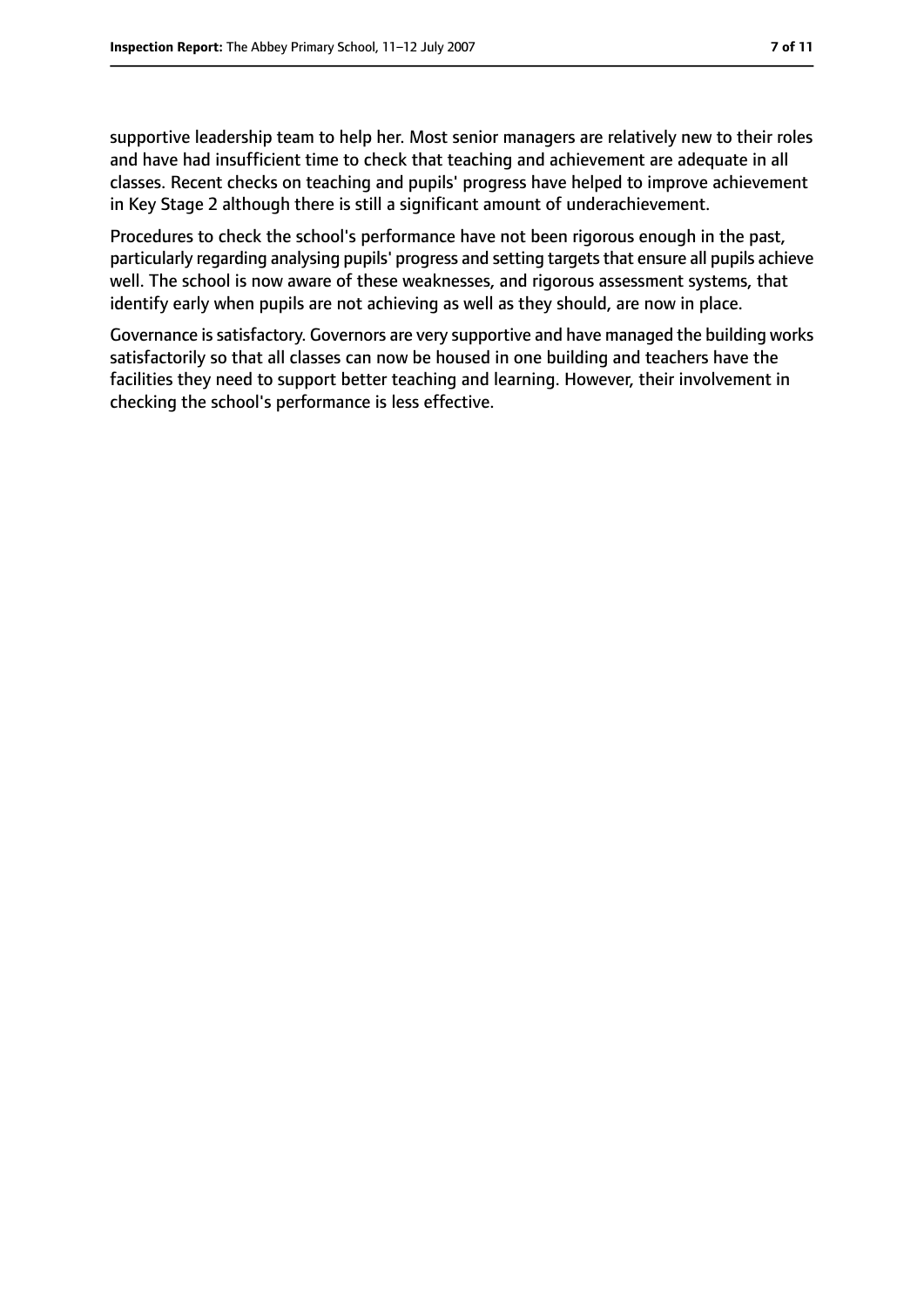**Any complaints about the inspection or the report should be made following the procedures set out in the guidance 'Complaints about school inspection', which is available from Ofsted's website: www.ofsted.gov.uk.**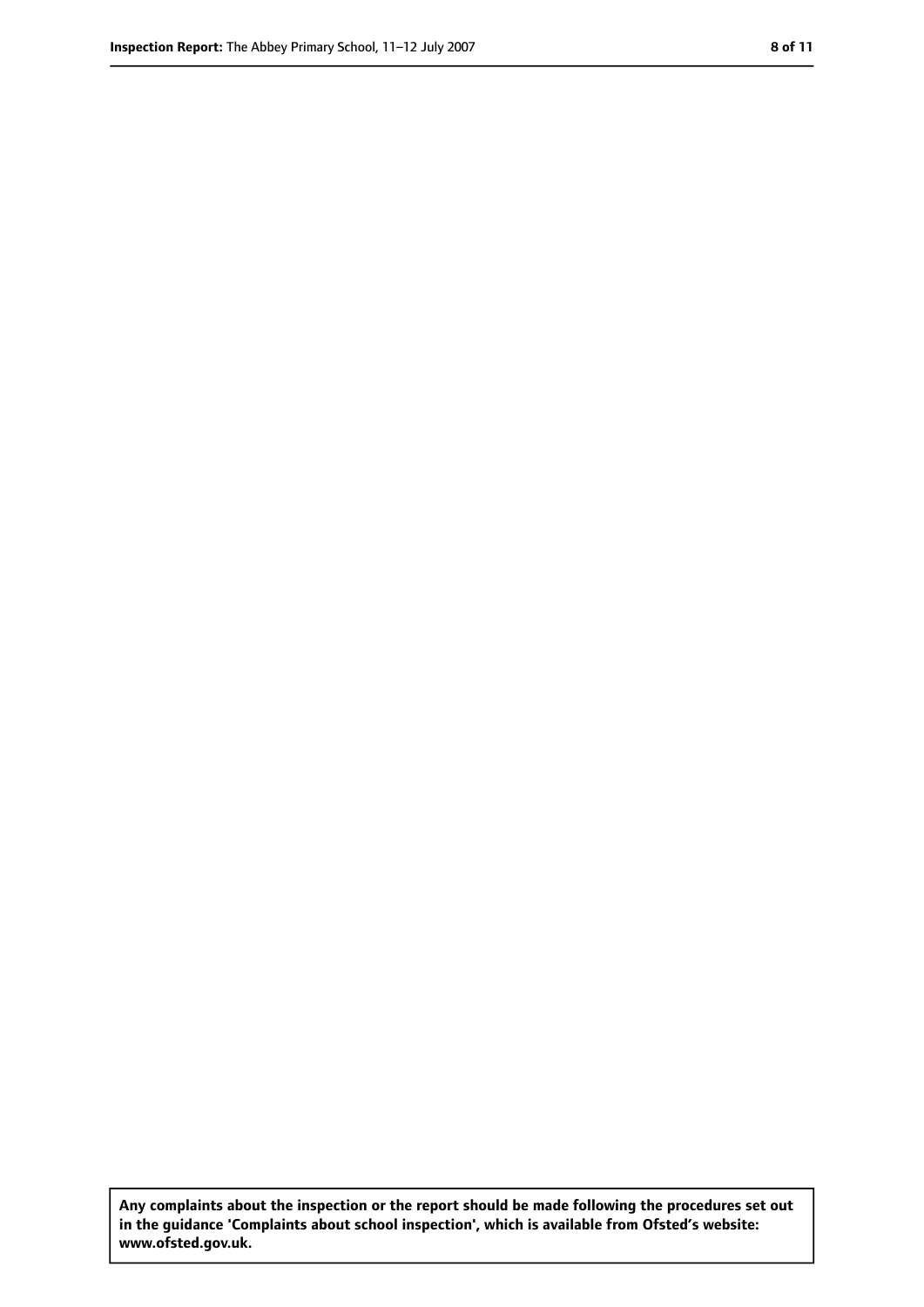#### **Annex A**

## **Inspection judgements**

| Key to judgements: grade 1 is outstanding, grade 2 good, grade 3 satisfactory, and grade 4 $\,$ | <b>School</b>  |
|-------------------------------------------------------------------------------------------------|----------------|
| inadequate                                                                                      | <b>Overall</b> |

### **Overall effectiveness**

| How effective, efficient and inclusive is the provision of education, integrated<br>care and any extended services in meeting the needs of learners? | Д         |
|------------------------------------------------------------------------------------------------------------------------------------------------------|-----------|
| How well does the school work in partnership with others to promote learners'<br>well-being?                                                         |           |
| The quality and standards in the Foundation Stage                                                                                                    |           |
| The effectiveness of the school's self-evaluation                                                                                                    |           |
| The capacity to make any necessary improvements                                                                                                      |           |
| Effective steps have been taken to promote improvement since the last<br>inspection                                                                  | <b>NA</b> |

#### **Achievement and standards**

| How well do learners achieve?                                                                               |  |
|-------------------------------------------------------------------------------------------------------------|--|
| The standards <sup>1</sup> reached by learners                                                              |  |
| How well learners make progress, taking account of any significant variations between<br>groups of learners |  |
| How well learners with learning difficulties and disabilities make progress                                 |  |

#### **Personal development and well-being**

| How good is the overall personal development and well-being of the<br>learners?                                  |  |
|------------------------------------------------------------------------------------------------------------------|--|
| The extent of learners' spiritual, moral, social and cultural development                                        |  |
| The behaviour of learners                                                                                        |  |
| The attendance of learners                                                                                       |  |
| How well learners enjoy their education                                                                          |  |
| The extent to which learners adopt safe practices                                                                |  |
| The extent to which learners adopt healthy lifestyles                                                            |  |
| The extent to which learners make a positive contribution to the community                                       |  |
| How well learners develop workplace and other skills that will contribute to<br>their future economic well-being |  |

#### **The quality of provision**

| How effective are teaching and learning in meeting the full range of the<br>learners' needs?          | $\Delta$ |
|-------------------------------------------------------------------------------------------------------|----------|
| How well do the curriculum and other activities meet the range of needs<br>and interests of learners? |          |
| How well are learners cared for, quided and supported?                                                |          |

 $^1$  Grade 1 - Exceptionally and consistently high; Grade 2 - Generally above average with none significantly below average; Grade 3 - Broadly average to below average; Grade 4 - Exceptionally low.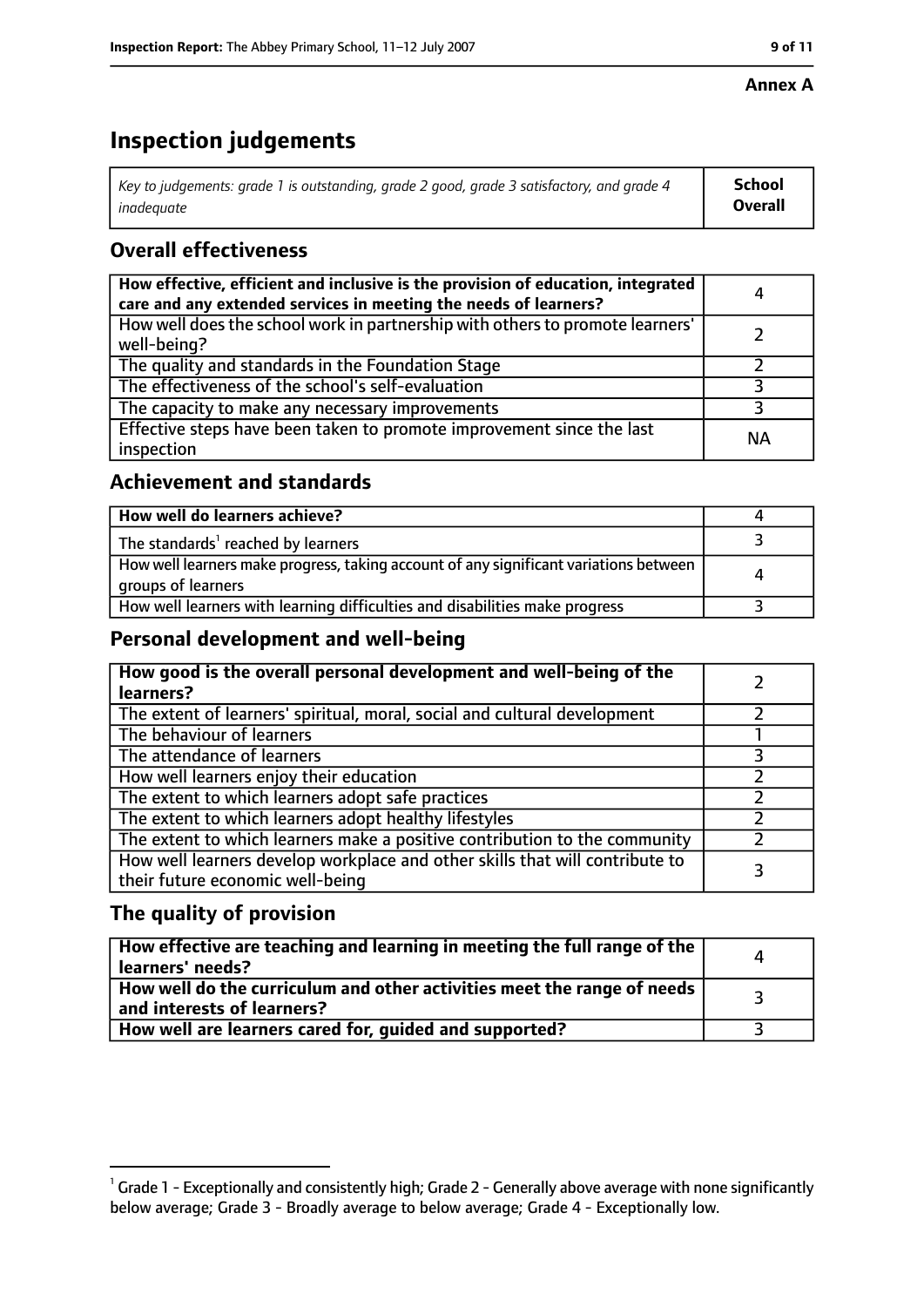## **Leadership and management**

| How effective are leadership and management in raising achievement<br>and supporting all learners?                                              | 3         |
|-------------------------------------------------------------------------------------------------------------------------------------------------|-----------|
| How effectively leaders and managers at all levels set clear direction leading<br>to improvement and promote high quality of care and education | 3         |
| How effectively performance is monitored, evaluated and improved to meet<br>challenging targets                                                 |           |
| How well equality of opportunity is promoted and discrimination tackled so<br>that all learners achieve as well as they can                     |           |
| How effectively and efficiently resources, including staff, are deployed to<br>achieve value for money                                          | 4         |
| The extent to which governors and other supervisory boards discharge their<br>responsibilities                                                  | 3         |
| Do procedures for safequarding learners meet current government<br>requirements?                                                                | Yes       |
| Does this school require special measures?                                                                                                      | <b>No</b> |
| Does this school require a notice to improve?                                                                                                   | Yes       |